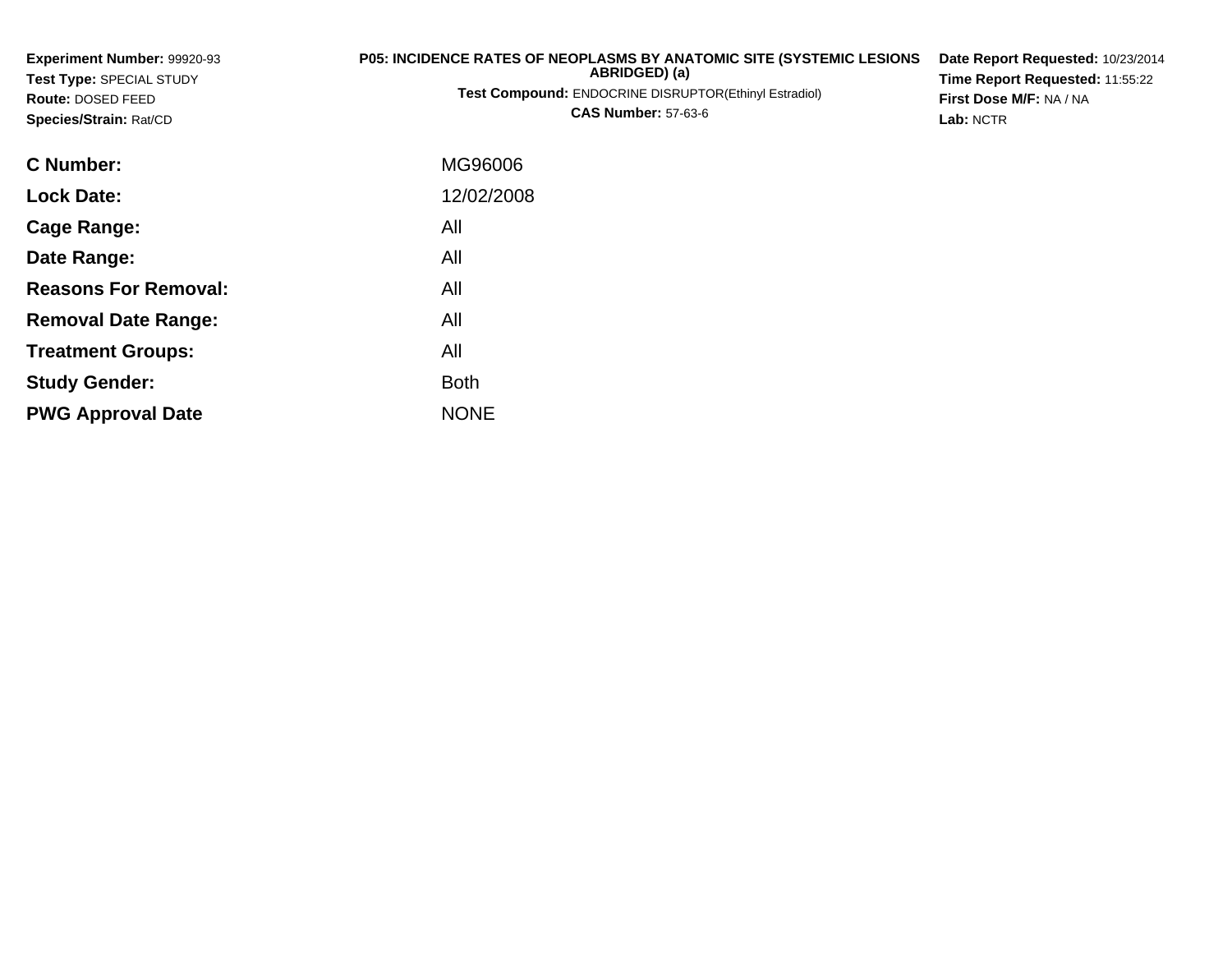**Experiment Number:** 99920-93**Test Type:** SPECIAL STUDY

**Route:** DOSED FEED

**Species/Strain:** Rat/CD

# **P05: INCIDENCE RATES OF NEOPLASMS BY ANATOMIC SITE (SYSTEMIC LESIONS ABRIDGED) (a)**

**Test Compound:** ENDOCRINE DISRUPTOR(Ethinyl Estradiol)

**CAS Number:** 57-63-6

**Date Report Requested:** 10/23/2014**Time Report Requested:** 11:55:22**First Dose M/F:** NA / NA**Lab:** NCTR

| <b>CD Rat MALE</b>                                             | 0PPB<br>F <sub>3</sub> | <b>F3/2PPB TO CTL</b> | <b>F3/10PPBTO CTL</b> | <b>F3/50PPBTO CTL</b> |
|----------------------------------------------------------------|------------------------|-----------------------|-----------------------|-----------------------|
| <b>Disposition Summary</b>                                     |                        |                       |                       |                       |
| <b>Animals Initially In Study</b>                              | 50                     | 49                    | 50                    | 50                    |
| <b>Early Deaths</b>                                            |                        |                       |                       |                       |
| <b>Moribund Sacrifice</b>                                      | 13                     | 16                    | 13                    | 12                    |
| <b>Natural Death</b>                                           | 7                      | 6                     | 6                     | 3                     |
| <b>Survivors</b>                                               |                        |                       |                       |                       |
| <b>Terminal Sacrifice</b>                                      | 30                     | 27                    | 31                    | 35                    |
| <b>Animals Examined Microscopically</b>                        | 50                     | 49                    | 50                    | 50                    |
| <b>ALIMENTARY SYSTEM</b>                                       |                        |                       |                       |                       |
| Esophagus                                                      | (50)                   | (48)                  | (50)                  | (50)                  |
| Intestine Large, Cecum                                         | (45)                   | (43)                  | (47)                  | (47)                  |
| Intestine Large, Colon                                         | (45)                   | (43)                  | (48)                  | (48)                  |
| Adenoma                                                        | 2(4%)                  |                       | 1(2%)                 |                       |
| Intestine Large, Rectum                                        | (45)                   | (44)                  | (48)                  | (48)                  |
| Anus, Sarcoma                                                  |                        |                       | 1(2%)                 |                       |
| Intestine Small, Duodenum                                      | (44)                   | (43)                  | (47)                  | (47)                  |
| Adenocarcinoma                                                 | 2(5%)                  |                       |                       |                       |
| Intestine Small, Ileum                                         | (44)                   | (38)                  | (47)                  | (47)                  |
| Intestine Small, Jejunum                                       | (44)                   | (41)                  | (45)                  | (46)                  |
| Liver                                                          | (49)                   | (47)                  | (50)                  | (49)                  |
| Cholangiocarcinoma                                             | 2(4%)                  |                       |                       |                       |
| Cholangioma                                                    | 1(2%)                  |                       | 1(2%)                 |                       |
| Hepatocellular Adenoma                                         | 1(2%)                  |                       |                       | 1(2%)                 |
| Squamous Cell Carcinoma, Metastatic,<br>Stomach, Forestomach   |                        | 1(2%)                 |                       |                       |
| Mesentery                                                      | (4)                    | (0)                   | (6)                   | (3)                   |
| Squamous Cell Carcinoma, Metastatic,<br>Uncertain Primary Site |                        |                       | 1(17%)                |                       |

a - Number of animals examined microscopically at site and number of animals with lesion

b - Primary tumors: all tumors except metastatic tumors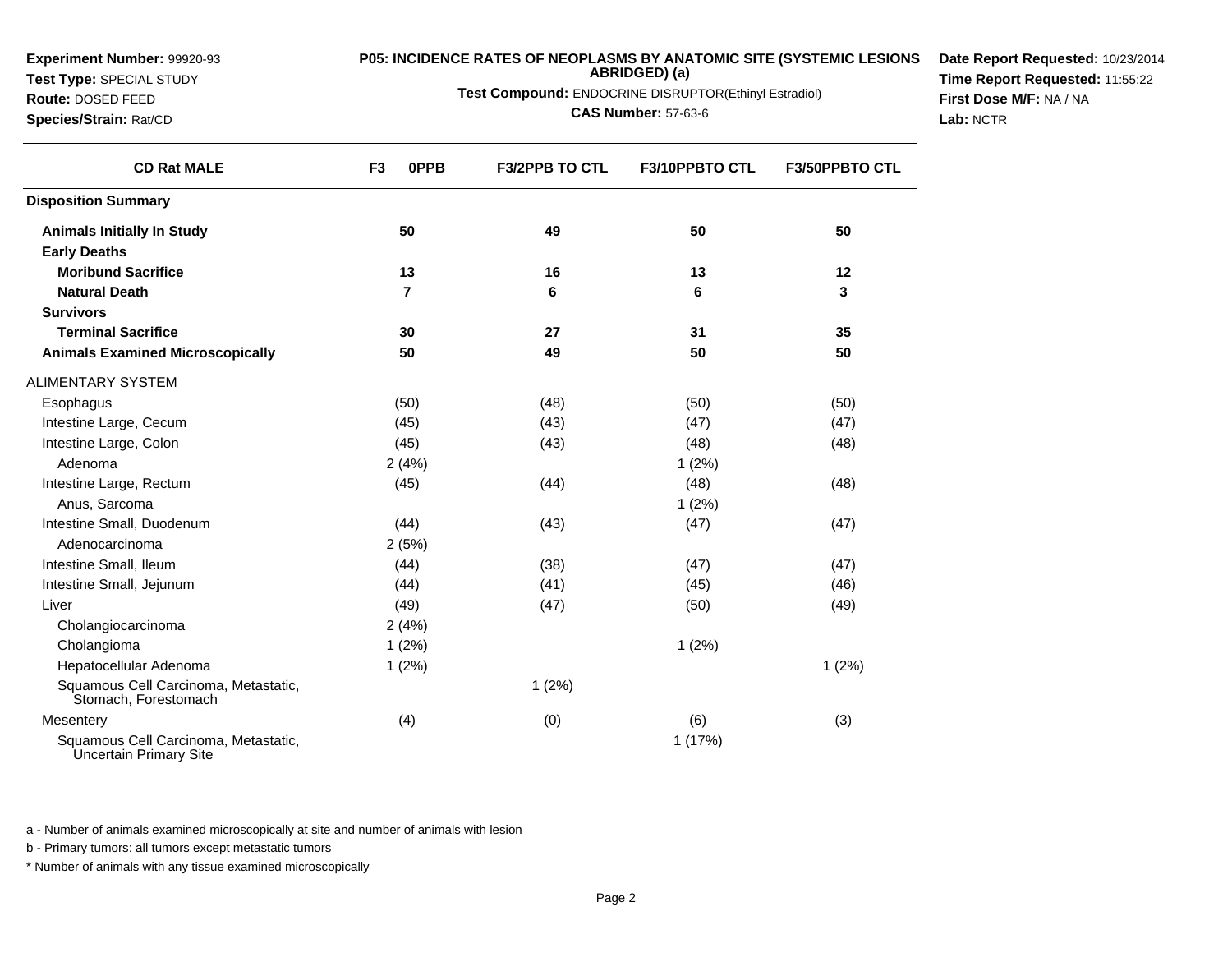**Test Type:** SPECIAL STUDY**Route:** DOSED FEED

**Species/Strain:** Rat/CD

### **P05: INCIDENCE RATES OF NEOPLASMS BY ANATOMIC SITE (SYSTEMIC LESIONSABRIDGED) (a)**

**Test Compound:** ENDOCRINE DISRUPTOR(Ethinyl Estradiol)

**CAS Number:** 57-63-6

**Date Report Requested:** 10/23/2014**Time Report Requested:** 11:55:22**First Dose M/F:** NA / NA**Lab:** NCTR

| <b>CD Rat MALE</b>                                           | F <sub>3</sub><br><b>OPPB</b> | <b>F3/2PPB TO CTL</b> | F3/10PPBTO CTL | <b>F3/50PPBTO CTL</b> |
|--------------------------------------------------------------|-------------------------------|-----------------------|----------------|-----------------------|
| Oral Mucosa                                                  | (3)                           | (8)                   | (4)            | (6)                   |
| Squamous Cell Carcinoma                                      | 3 (100%)                      | 4 (50%)               | 1(25%)         | 5 (83%)               |
| Pancreas                                                     | (47)                          | (48)                  | (49)           | (49)                  |
| Squamous Cell Carcinoma, Metastatic,<br>Stomach, Forestomach |                               | 1(2%)                 |                |                       |
| <b>Salivary Glands</b>                                       | (48)                          | (49)                  | (49)           | (50)                  |
| Stomach, Forestomach                                         | (46)                          | (48)                  | (49)           | (49)                  |
| Squamous Cell Carcinoma                                      |                               | 1(2%)                 |                |                       |
| Stomach, Glandular                                           | (45)                          | (46)                  | (47)           | (47)                  |
| CARDIOVASCULAR SYSTEM                                        |                               |                       |                |                       |
| <b>Blood Vessel</b>                                          | (50)                          | (49)                  | (50)           | (50)                  |
| Heart                                                        | (50)                          | (49)                  | (50)           | (50)                  |
| Endocardium, Schwannoma Malignant                            |                               | 1(2%)                 |                |                       |
| Squamous Cell Carcinoma, Metastatic,<br>Stomach, Forestomach |                               | 1(2%)                 |                |                       |
| <b>ENDOCRINE SYSTEM</b>                                      |                               |                       |                |                       |
| <b>Adrenal Cortex</b>                                        | (49)                          | (49)                  | (49)           | (50)                  |
| Adenoma                                                      | 1(2%)                         | 1(2%)                 | 1(2%)          |                       |
| Adrenal Medulla                                              | (49)                          | (48)                  | (49)           | (50)                  |
| Bilateral, Pheochromocytoma Benign                           |                               |                       | 1(2%)          |                       |
| Pheochromocytoma Benign                                      | 4(8%)                         | 4(8%)                 | 5 (10%)        | 1(2%)                 |
| Pheochromocytoma Malignant                                   | 1(2%)                         |                       | 2(4%)          | 1(2%)                 |
| Islets, Pancreatic                                           | (48)                          | (48)                  | (50)           | (50)                  |
| Adenoma                                                      | 2(4%)                         | 1(2%)                 | 3(6%)          | 1(2%)                 |
| Parathyroid Gland                                            | (47)                          | (44)                  | (50)           | (46)                  |
| Adenoma                                                      | 1(2%)                         | 1(2%)                 |                |                       |
| <b>Pituitary Gland</b>                                       | (49)                          | (48)                  | (49)           | (50)                  |
| Pars Distalis, Adenoma                                       | 24 (49%)                      | 20 (42%)              | 18 (37%)       | 26 (52%)              |

a - Number of animals examined microscopically at site and number of animals with lesion

b - Primary tumors: all tumors except metastatic tumors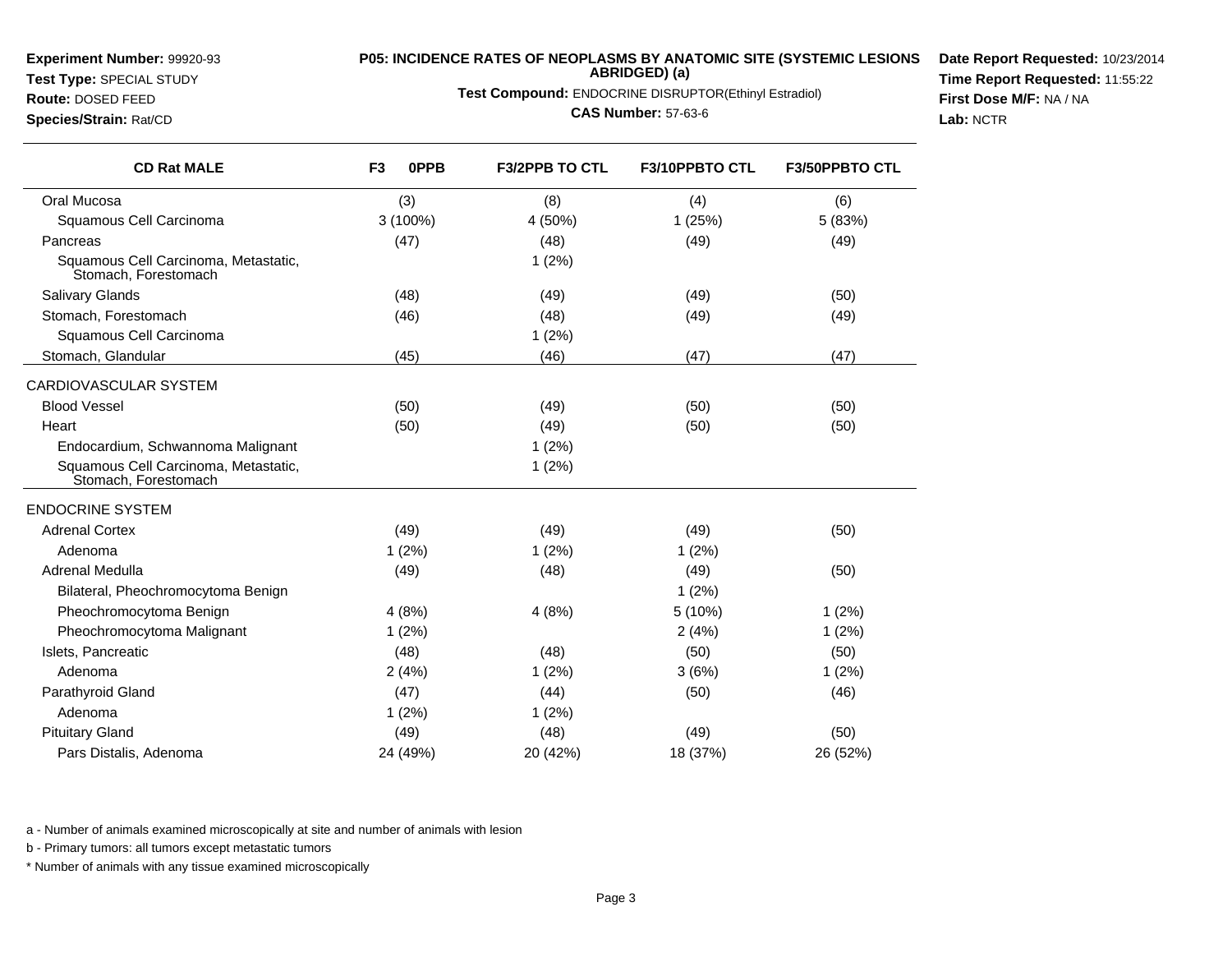**Test Type:** SPECIAL STUDY**Route:** DOSED FEED

**Species/Strain:** Rat/CD

# **P05: INCIDENCE RATES OF NEOPLASMS BY ANATOMIC SITE (SYSTEMIC LESIONS ABRIDGED) (a)**

**Test Compound:** ENDOCRINE DISRUPTOR(Ethinyl Estradiol)

**CAS Number:** 57-63-6

**Date Report Requested:** 10/23/2014**Time Report Requested:** 11:55:22**First Dose M/F:** NA / NA**Lab:** NCTR

| <b>CD Rat MALE</b>                                           | 0PPB<br>F <sub>3</sub> | <b>F3/2PPB TO CTL</b> | <b>F3/10PPBTO CTL</b> | <b>F3/50PPBTO CTL</b> |
|--------------------------------------------------------------|------------------------|-----------------------|-----------------------|-----------------------|
| Pars Intermed, Adenoma                                       |                        | 1(2%)                 | 1(2%)                 |                       |
| <b>Thyroid Gland</b>                                         | (48)                   | (49)                  | (50)                  | (50)                  |
| C Cell, Adenoma                                              |                        |                       | 1(2%)                 |                       |
| C Cell, Carcinoma                                            | 3(6%)                  |                       | 3(6%)                 | 1(2%)                 |
| Follicular Cel, Adenoma                                      |                        | 1(2%)                 |                       |                       |
| <b>GENERAL BODY SYSTEM</b>                                   |                        |                       |                       |                       |
| <b>Tissue NOS</b>                                            | (0)                    | (0)                   | (0)                   | (1)                   |
| Sarcoma                                                      |                        |                       |                       | 1 (100%)              |
| <b>GENITAL SYSTEM</b>                                        |                        |                       |                       |                       |
| <b>Coagulating Gland</b>                                     | (47)                   | (49)                  | (48)                  | (50)                  |
| Carcinoma, Metastatic, Uncertain Primary<br>Site             |                        |                       |                       | 1(2%)                 |
| Schwannoma Malignant                                         |                        |                       |                       | 1(2%)                 |
| <b>Ductus Deferens</b>                                       | (0)                    | (0)                   | (0)                   | (1)                   |
| Epididymis                                                   | (49)                   | (49)                  | (50)                  | (50)                  |
| Squamous Cell Carcinoma, Metastatic,<br>Stomach, Forestomach |                        | 1(2%)                 |                       |                       |
| Penis                                                        | (0)                    | (0)                   | (0)                   | (1)                   |
| <b>Preputial Gland</b>                                       | (49)                   | (49)                  | (50)                  | (49)                  |
| Carcinoma                                                    |                        | 1(2%)                 |                       | 1(2%)                 |
| Squamous Cell Carcinoma                                      | 2(4%)                  | 3(6%)                 | 4(8%)                 | 7 (14%)               |
| Prostate, Dorsal/Lateral Lobe                                | (43)                   | (38)                  | (41)                  | (43)                  |
| Schwannoma Malignant                                         |                        |                       |                       | 1(2%)                 |
| Squamous Cell Carcinoma, Metastatic,<br>Stomach, Forestomach |                        | 1(3%)                 |                       |                       |
| Prostate, Dorsal/lateral Lobe                                | (7)                    | (10)                  | (9)                   | (7)                   |
| Prostate, Ventral Lobe                                       | (49)                   | (48)                  | (50)                  | (50)                  |
| Schwannoma Malignant                                         |                        |                       |                       | 1(2%)                 |

a - Number of animals examined microscopically at site and number of animals with lesion

b - Primary tumors: all tumors except metastatic tumors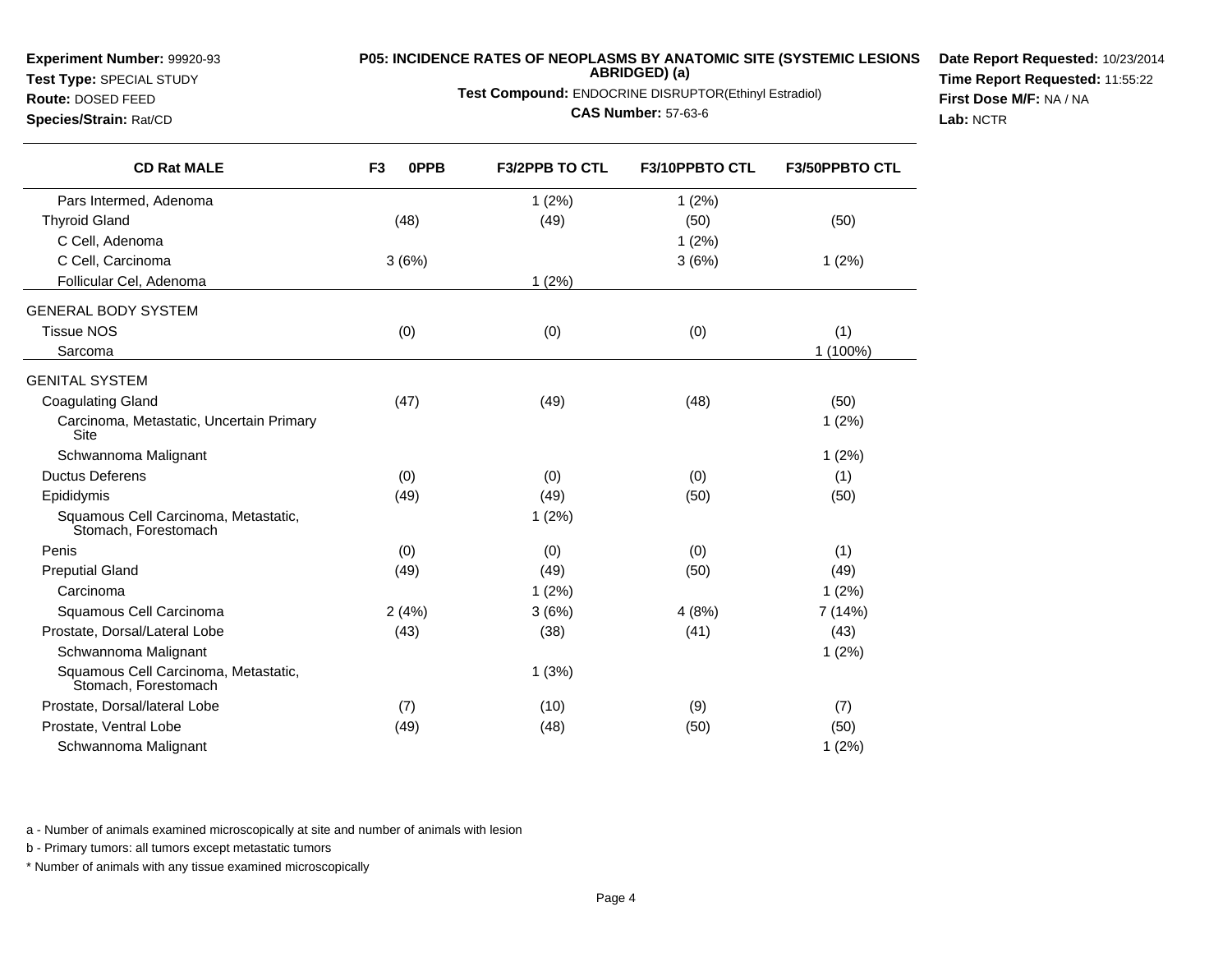| <b>Experiment Number: 99920-93</b><br>Test Type: SPECIAL STUDY<br>Route: DOSED FEED<br>Species/Strain: Rat/CD | <b>P05: INCIDENCE RATES OF NEOPLASMS BY ANATOMIC SITE (SYSTEMIC LESIONS</b><br>ABRIDGED) (a)<br>Test Compound: ENDOCRINE DISRUPTOR(Ethinyl Estradiol)<br><b>CAS Number: 57-63-6</b> |             |                |                |                | Date Report Requested: 10/23/201<br>Time Report Requested: 11:55:22<br>First Dose M/F: NA / NA<br>Lab: NCTR |
|---------------------------------------------------------------------------------------------------------------|-------------------------------------------------------------------------------------------------------------------------------------------------------------------------------------|-------------|----------------|----------------|----------------|-------------------------------------------------------------------------------------------------------------|
| <b>CD Rat MALE</b>                                                                                            | F <sub>3</sub>                                                                                                                                                                      | <b>OPPB</b> | F3/2PPB TO CTL | F3/10PPBTO CTL | F3/50PPBTO CTL |                                                                                                             |
| <b>Rete Testes</b>                                                                                            |                                                                                                                                                                                     | (46)        | (45)           | (43)           | (44)           |                                                                                                             |
| <b>Seminal Vesicle</b>                                                                                        |                                                                                                                                                                                     | (44)        | (44)           | (47)           | (47)           |                                                                                                             |
| <b>Testes</b>                                                                                                 |                                                                                                                                                                                     | (50)        | (49)           | (50)           | (50)           |                                                                                                             |
| Interstit Cell, Adenoma                                                                                       |                                                                                                                                                                                     |             | 1(2%)          |                | 1(2%)          |                                                                                                             |
| Squamous Cell Carcinoma, Metastatic,<br>Stomach, Forestomach                                                  |                                                                                                                                                                                     |             | 1(2%)          |                |                |                                                                                                             |
| <b>HEMATOPOIETIC SYSTEM</b>                                                                                   |                                                                                                                                                                                     |             |                |                |                |                                                                                                             |
| <b>Bone Marrow</b>                                                                                            |                                                                                                                                                                                     | (49)        | (49)           | (50)           | (50)           |                                                                                                             |
| Lymph Node                                                                                                    |                                                                                                                                                                                     | (14)        | (16)           | (13)           | (16)           |                                                                                                             |
| Lymph Node, Mandibular                                                                                        |                                                                                                                                                                                     | (46)        | (48)           | (50)           | (49)           |                                                                                                             |
| Lymph Node, Mesenteric                                                                                        |                                                                                                                                                                                     | (44)        | (46)           | (49)           | (48)           |                                                                                                             |
| Squamous Cell Carcinoma, Metastatic,<br>Stomach, Forestomach                                                  |                                                                                                                                                                                     |             | 1(2%)          |                |                |                                                                                                             |
| Spleen                                                                                                        |                                                                                                                                                                                     | (49)        | (48)           | (49)           | (50)           |                                                                                                             |
| Sarcoma                                                                                                       |                                                                                                                                                                                     |             |                |                | 1(2%)          |                                                                                                             |
| Squamous Cell Carcinoma, Metastatic,<br>Stomach, Forestomach                                                  |                                                                                                                                                                                     |             | 1(2%)          |                |                |                                                                                                             |
| Thymus                                                                                                        |                                                                                                                                                                                     | (47)        | (45)           | (47)           | (45)           |                                                                                                             |
| Squamous Cell Carcinoma, Metastatic,<br>Stomach, Forestomach                                                  |                                                                                                                                                                                     |             | 1(2%)          |                |                |                                                                                                             |
| <b>INTEGUMENTARY SYSTEM</b>                                                                                   |                                                                                                                                                                                     |             |                |                |                |                                                                                                             |
| <b>Mammary Gland</b>                                                                                          |                                                                                                                                                                                     | (42)        | (42)           | (40)           | (45)           |                                                                                                             |
| Adenocarcinoma                                                                                                |                                                                                                                                                                                     |             |                |                | 2(4%)          |                                                                                                             |
| Adenoma                                                                                                       |                                                                                                                                                                                     |             |                |                | 1(2%)          |                                                                                                             |
| Fibroadenoma                                                                                                  |                                                                                                                                                                                     |             | 2(5%)          |                | 1(2%)          |                                                                                                             |
| Fibroma                                                                                                       |                                                                                                                                                                                     | 1(2%)       | 1(2%)          |                |                |                                                                                                             |
| Skin                                                                                                          |                                                                                                                                                                                     | (50)        | (49)           | (50)           | (50)           |                                                                                                             |
| <b>Basal Cell Adenoma</b>                                                                                     |                                                                                                                                                                                     | 2(4%)       |                | 1(2%)          |                |                                                                                                             |
| Carcinoma                                                                                                     |                                                                                                                                                                                     |             |                |                | 1(2%)          |                                                                                                             |

a - Number of animals examined microscopically at site and number of animals with lesion

b - Primary tumors: all tumors except metastatic tumors

**Experiment Number:** 99920-93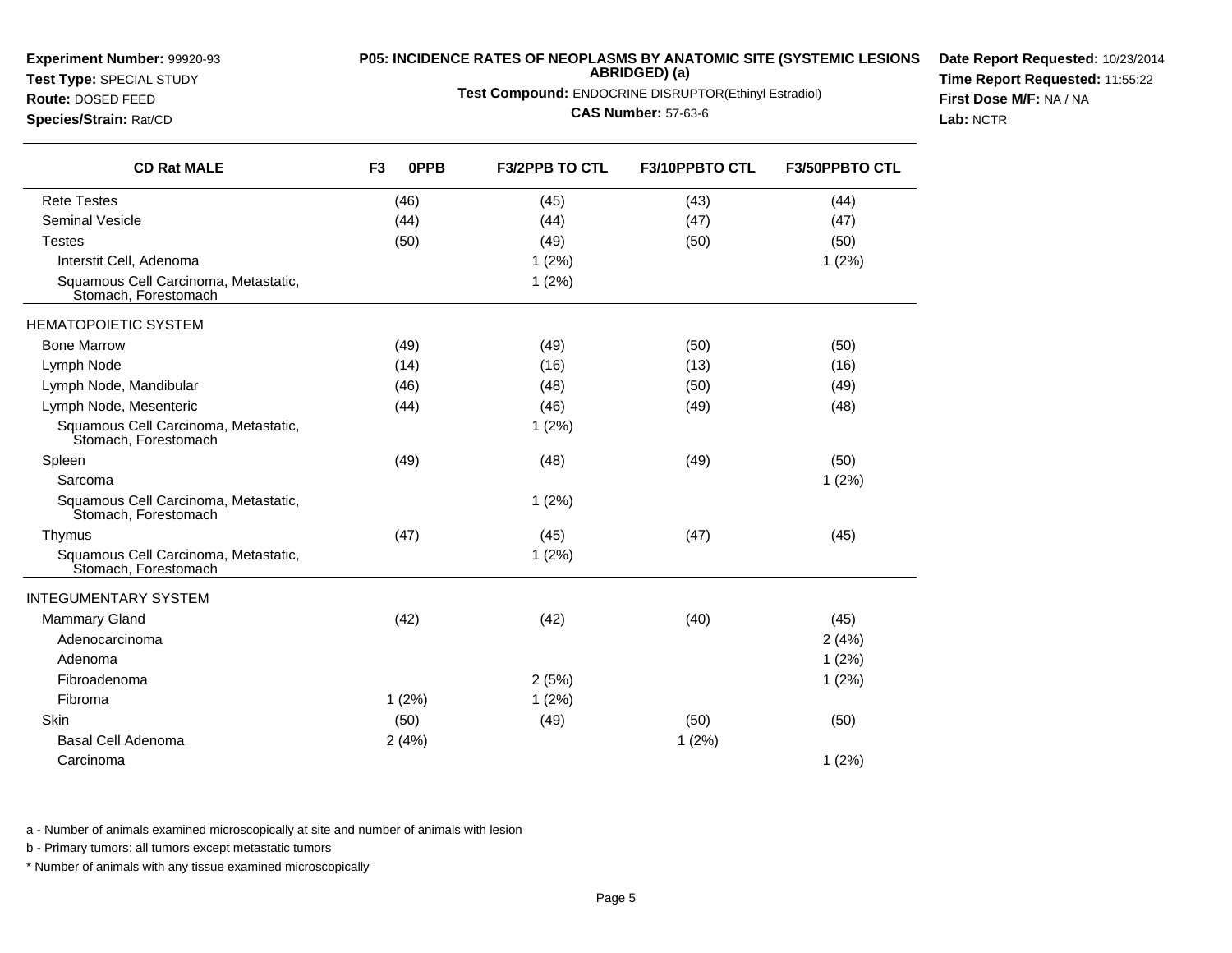## **Test Type:** SPECIAL STUDY

## **Route:** DOSED FEED

**Species/Strain:** Rat/CD

**P05: INCIDENCE RATES OF NEOPLASMS BY ANATOMIC SITE (SYSTEMIC LESIONSABRIDGED) (a)**

**Test Compound:** ENDOCRINE DISRUPTOR(Ethinyl Estradiol)

**CAS Number:** 57-63-6

**Date Report Requested:** 10/23/2014**Time Report Requested:** 11:55:22**First Dose M/F:** NA / NA**Lab:** NCTR

| <b>CD Rat MALE</b>                                                      | F <sub>3</sub><br>0PPB | <b>F3/2PPB TO CTL</b> | F3/10PPBTO CTL | F3/50PPBTO CTL |
|-------------------------------------------------------------------------|------------------------|-----------------------|----------------|----------------|
| Fibroma                                                                 |                        |                       | 1(2%)          | 2(4%)          |
| Keratoacanthoma                                                         |                        | 2(4%)                 | 3(6%)          | 1(2%)          |
| Lipoma                                                                  |                        | 2(4%)                 |                | 2(4%)          |
| Sarcoma                                                                 | 1(2%)                  |                       |                | 1(2%)          |
| Schwannoma Malignant                                                    |                        |                       | 1(2%)          |                |
| MUSCULOSKELETAL SYSTEM                                                  |                        |                       |                |                |
| <b>Bone</b>                                                             | (0)                    | (1)                   | (1)            | (0)            |
| Cranium, Squamous Cell Carcinoma, Deep<br>Invasion                      |                        | 1 (100%)              |                |                |
| Bone, Femur                                                             | (49)                   | (49)                  | (50)           | (50)           |
| <b>Skeletal Muscle</b>                                                  | (3)                    | (4)                   | (3)            | (0)            |
| Diaphragm, Squamous Cell Carcinoma,<br>Metastatic, Stomach, Forestomach |                        | 1(25%)                |                |                |
| NERVOUS SYSTEM                                                          |                        |                       |                |                |
| <b>Brain</b>                                                            | (0)                    | (0)                   | (0)            | (1)            |
| Cranial Nerve, Schwannoma Malignant                                     |                        |                       |                | 1 (100%)       |
| Brain, Brain Stem                                                       | (49)                   | (49)                  | (50)           | (50)           |
| Reticulosis Malignant                                                   |                        |                       |                | 1(2%)          |
| Brain, Cerebellum                                                       | (49)                   | (49)                  | (50)           | (50)           |
| Granular Cell Tumor Malignant                                           |                        |                       | 1(2%)          |                |
| Brain, Cerebrum                                                         | (49)                   | (49)                  | (50)           | (50)           |
| <b>Granular Cell Tumor Malignant</b>                                    |                        |                       | 1(2%)          |                |
| Meninges, Granular Cell Tumor Benign                                    |                        |                       |                | 1(2%)          |
| Osteoma                                                                 | 1(2%)                  |                       |                |                |
| Peripheral Nerve                                                        | (2)                    | (4)                   | (2)            | (0)            |
| <b>RESPIRATORY SYSTEM</b>                                               |                        |                       |                |                |
| Lung                                                                    | (47)                   | (48)                  | (48)           | (50)           |
| Alveolar/Bronchiolar Adenoma                                            |                        |                       | 1(2%)          |                |

a - Number of animals examined microscopically at site and number of animals with lesion

b - Primary tumors: all tumors except metastatic tumors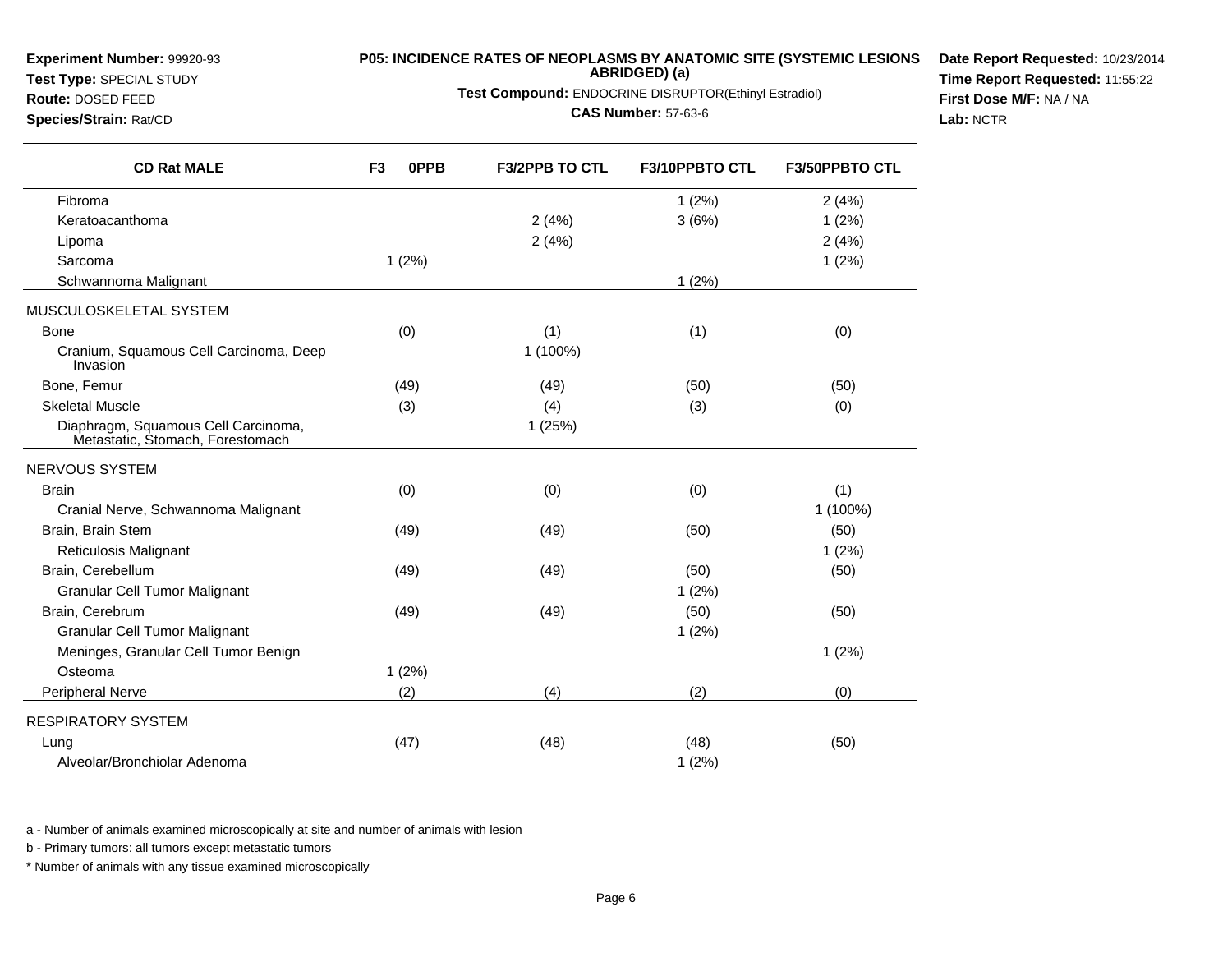**Test Type:** SPECIAL STUDY

# **P05: INCIDENCE RATES OF NEOPLASMS BY ANATOMIC SITE (SYSTEMIC LESIONS ABRIDGED) (a)**

**Test Compound:** ENDOCRINE DISRUPTOR(Ethinyl Estradiol)

#### **CAS Number:** 57-63-6

**Date Report Requested:** 10/23/2014**Time Report Requested:** 11:55:22**First Dose M/F:** NA / NA**Lab:** NCTR

|  | Species/Strain: Rat/CD |  |
|--|------------------------|--|
|--|------------------------|--|

**Route:** DOSED FEED

 $\overline{\phantom{0}}$ 

| <b>CD Rat MALE</b>                                              | F <sub>3</sub><br>0PPB | <b>F3/2PPB TO CTL</b> | F3/10PPBTO CTL | <b>F3/50PPBTO CTL</b> |
|-----------------------------------------------------------------|------------------------|-----------------------|----------------|-----------------------|
| Schwannoma Malignant, Metastatic, Skin                          |                        |                       | 1(2%)          |                       |
| Squamous Cell Carcinoma, Metastatic,<br>Stomach, Forestomach    |                        | 1(2%)                 |                |                       |
| Squamous Cell Carcinoma, Metastatic,<br>Uncertain Primary Site  |                        |                       | 1(2%)          |                       |
| Thymoma Malignant, Metastatic, Uncertain<br><b>Primary Site</b> |                        |                       |                | 1(2%)                 |
| Nose                                                            | (49)                   | (48)                  | (49)           | (50)                  |
| Osteosarcoma                                                    |                        |                       |                | 1(2%)                 |
| Trachea                                                         | (49)                   | (49)                  | (50)           | (50)                  |
| SPECIAL SENSES SYSTEM                                           |                        |                       |                |                       |
| Ear                                                             | (0)                    | (0)                   | (1)            | (1)                   |
| <b>Neural Crest Tumor</b>                                       |                        |                       |                | 1 (100%)              |
| Squamous Cell Papilloma                                         |                        |                       | 1 (100%)       |                       |
| Eye                                                             | (46)                   | (47)                  | (48)           | (50)                  |
| Iris, Melanoma Benign                                           |                        |                       |                | 1(2%)                 |
| Retrobulbar, Squamous Cell Carcinoma,<br>Deep Invasion          | 1(2%)                  |                       |                |                       |
| <b>Harderian Gland</b>                                          | (49)                   | (48)                  | (50)           | (50)                  |
| <b>Lacrimal Gland</b>                                           | (1)                    | (1)                   | (2)            | (1)                   |
| Zymbal's Gland                                                  | (1)                    | (0)                   | (2)            | (0)                   |
| Carcinoma                                                       | 1 (100%)               |                       | 1 (50%)        |                       |
| Squamous Cell Carcinoma                                         |                        |                       | 1(50%)         |                       |
| URINARY SYSTEM                                                  |                        |                       |                |                       |
| Kidney                                                          | (49)                   | (48)                  | (50)           | (50)                  |
| Liposarcoma                                                     |                        |                       |                | 1(2%)                 |
| Sarcoma                                                         |                        | 1(2%)                 |                |                       |
| Squamous Cell Carcinoma, Metastatic,<br>Stomach, Forestomach    |                        | 1(2%)                 |                |                       |

a - Number of animals examined microscopically at site and number of animals with lesion

b - Primary tumors: all tumors except metastatic tumors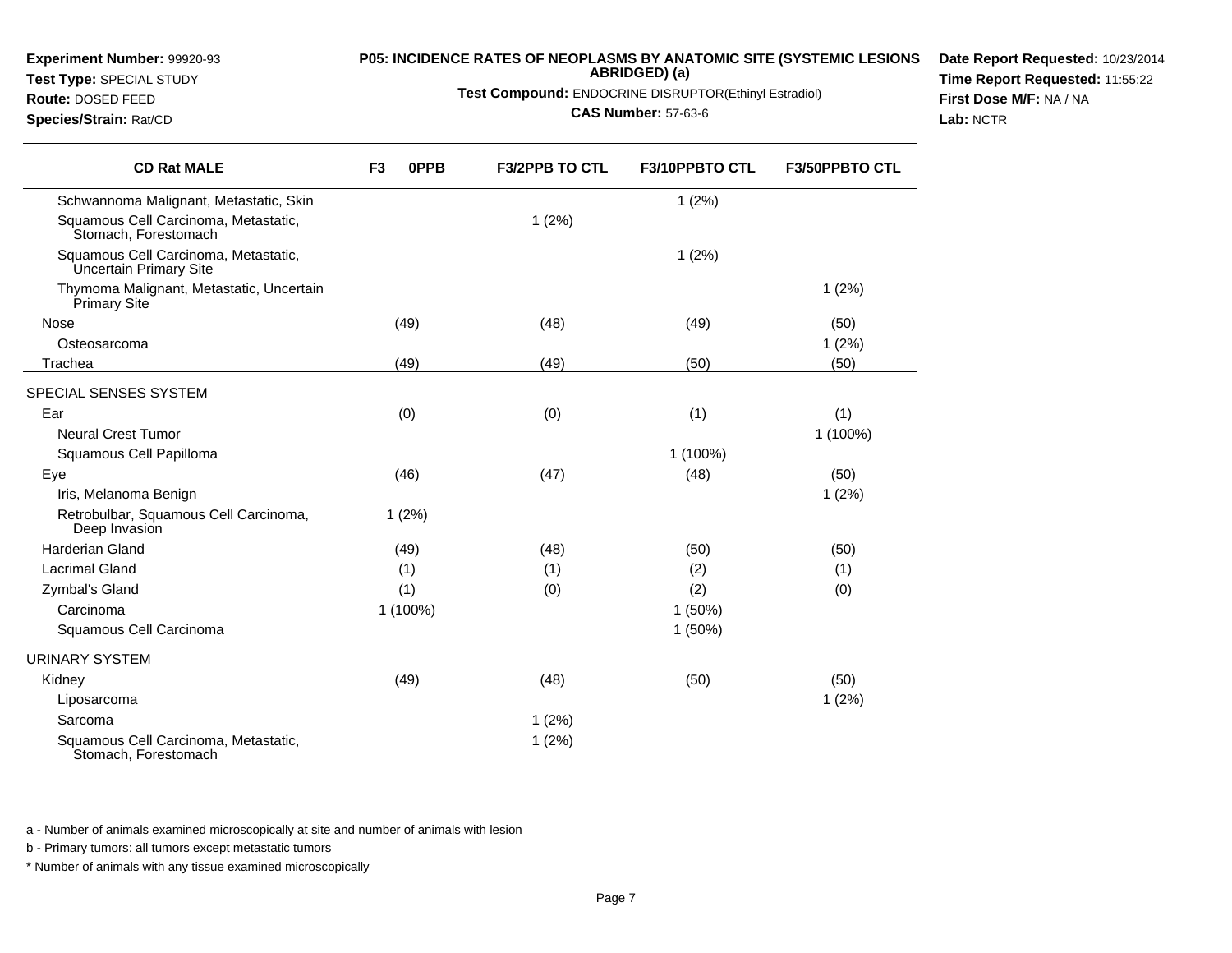| <b>Experiment Number: 99920-93</b><br>Test Type: SPECIAL STUDY<br>Route: DOSED FEED<br>Species/Strain: Rat/CD |            | <b>Test Compound: ENDOCRINE DISRUPTOR(Ethinyl Estradiol)</b> | ABRIDGED) (a)<br><b>CAS Number: 57-63-6</b> | <b>P05: INCIDENCE RATES OF NEOPLASMS BY ANATOMIC SITE (SYSTEMIC LESIONS</b> | Date Report Requested: 10/23/2014<br>Time Report Requested: 11:55:22<br>First Dose M/F: NA / NA<br>Lab: NCTR |
|---------------------------------------------------------------------------------------------------------------|------------|--------------------------------------------------------------|---------------------------------------------|-----------------------------------------------------------------------------|--------------------------------------------------------------------------------------------------------------|
| <b>CD Rat MALE</b>                                                                                            | 0PPB<br>F3 | <b>F3/2PPB TO CTL</b>                                        | <b>F3/10PPBTO CTL</b>                       | <b>F3/50PPBTO CTL</b>                                                       |                                                                                                              |
| Urethra                                                                                                       | (3)        | (1)                                                          | (1)                                         | (0)                                                                         |                                                                                                              |
| Urinary Bladder                                                                                               | (49)       | (48)                                                         | (49)                                        | (50)                                                                        |                                                                                                              |
| SYSTEMIC LESIONS                                                                                              |            |                                                              |                                             |                                                                             |                                                                                                              |
| Multiple Organ                                                                                                | $*(50)$    | $*(49)$                                                      | $*(50)$                                     | $*(50)$                                                                     |                                                                                                              |
| Leukemia Mononuclear                                                                                          |            | 1 (2%)                                                       | 1(2%)                                       |                                                                             |                                                                                                              |
| Lymphoma Malignant                                                                                            | 2(4%)      | (2%)                                                         | 1 (2%)                                      |                                                                             |                                                                                                              |

a - Number of animals examined microscopically at site and number of animals with lesion

b - Primary tumors: all tumors except metastatic tumors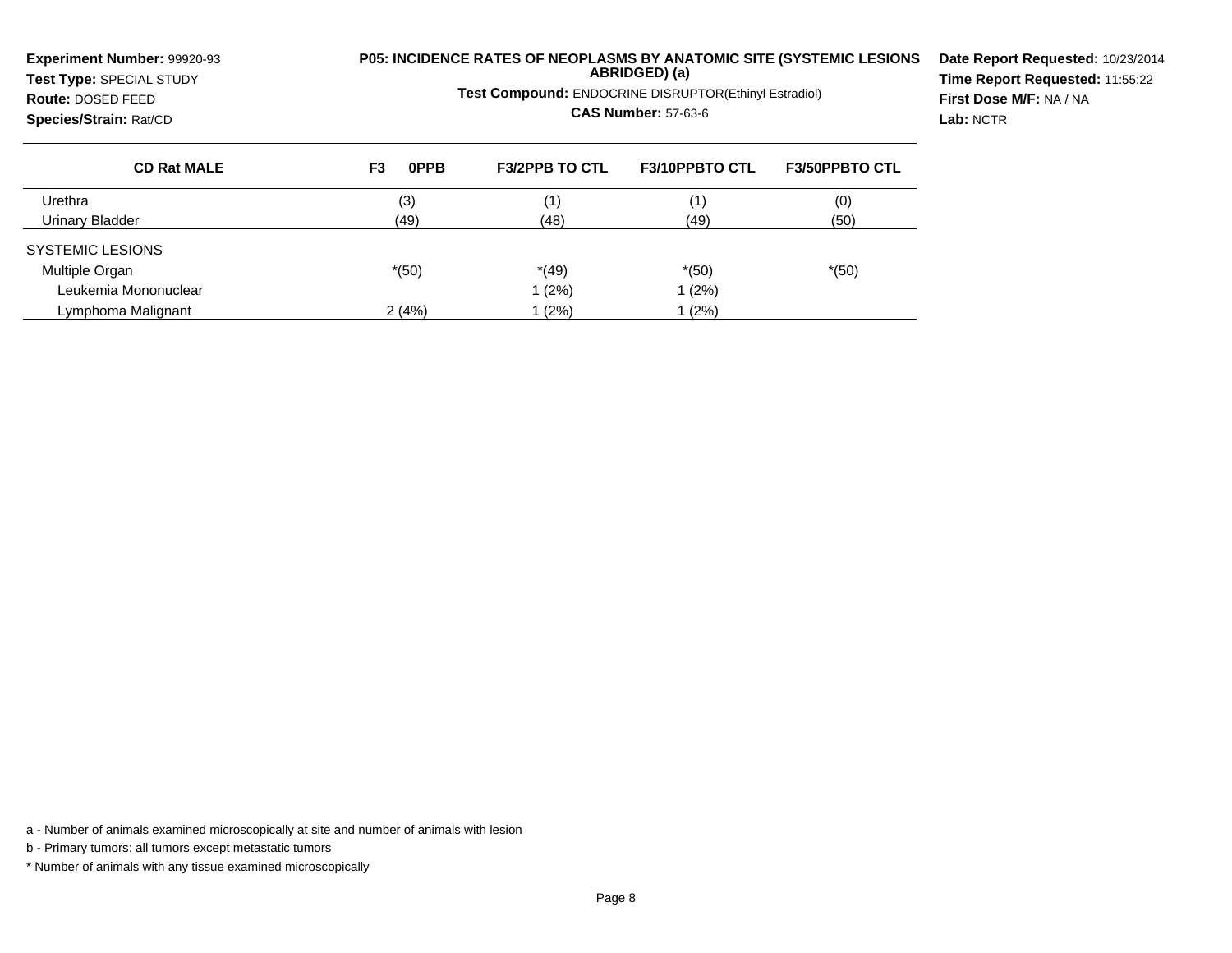| <b>Experiment Number: 99920-93</b><br>Test Type: SPECIAL STUDY<br>Route: DOSED FEED<br>Species/Strain: Rat/CD |                | P05: INCIDENCE RATES OF NEOPLASMS BY ANATOMIC SITE (SYSTEMIC LESIONS<br>Test Compound: ENDOCRINE DISRUPTOR(Ethinyl Estradiol) | Date Report Requested: 10/23/2014<br>Time Report Requested: 11:55:22<br>First Dose M/F: NA / NA<br>Lab: NCTR |                       |                       |  |
|---------------------------------------------------------------------------------------------------------------|----------------|-------------------------------------------------------------------------------------------------------------------------------|--------------------------------------------------------------------------------------------------------------|-----------------------|-----------------------|--|
| <b>CD Rat MALE</b>                                                                                            | F <sub>3</sub> | 0PPB                                                                                                                          | <b>F3/2PPB TO CTL</b>                                                                                        | <b>F3/10PPBTO CTL</b> | <b>F3/50PPBTO CTL</b> |  |
| <b>Tumor Summary for MALE</b>                                                                                 |                |                                                                                                                               |                                                                                                              |                       |                       |  |
| <b>Total Animals with Primary Neoplasms (b)</b>                                                               |                | 41                                                                                                                            | 34                                                                                                           | 31                    | 37                    |  |
| <b>Total Primary Neoplasms</b>                                                                                |                | 58                                                                                                                            | 51                                                                                                           | 57                    | 68                    |  |
| <b>Total Animals with Benign Neoplasms</b>                                                                    |                | 33                                                                                                                            | 30                                                                                                           | 25                    | 31                    |  |
| <b>Total Benign Neoplasms</b>                                                                                 |                | 40                                                                                                                            | 37                                                                                                           | 39                    | 39                    |  |
| <b>Total Animals with Malignant Neoplasms</b>                                                                 |                | 14                                                                                                                            | 13                                                                                                           | 14                    | 19                    |  |
| <b>Total Malignant Neoplasms</b>                                                                              |                | 18                                                                                                                            | 14                                                                                                           | 18                    | 28                    |  |
| <b>Total Animals with Metastatic Neoplasms</b>                                                                |                |                                                                                                                               |                                                                                                              | 2                     | $\mathbf{2}$          |  |
| <b>Total Metastatic Neoplasms</b>                                                                             |                |                                                                                                                               | 12                                                                                                           | 3                     | $\mathbf{2}$          |  |
| <b>Total Animals with Malignant Neoplasms</b><br><b>Uncertain Primary Site</b>                                |                |                                                                                                                               |                                                                                                              | 1                     | $\mathbf{2}$          |  |
| Total Animals with Neoplasms Uncertain -<br><b>Benign or Malignant</b>                                        |                |                                                                                                                               |                                                                                                              |                       |                       |  |

 **Total Uncertain Neoplasms<sup>1</sup>**

\*\*\*END OF MALE DATA\*\*\*

a - Number of animals examined microscopically at site and number of animals with lesion

b - Primary tumors: all tumors except metastatic tumors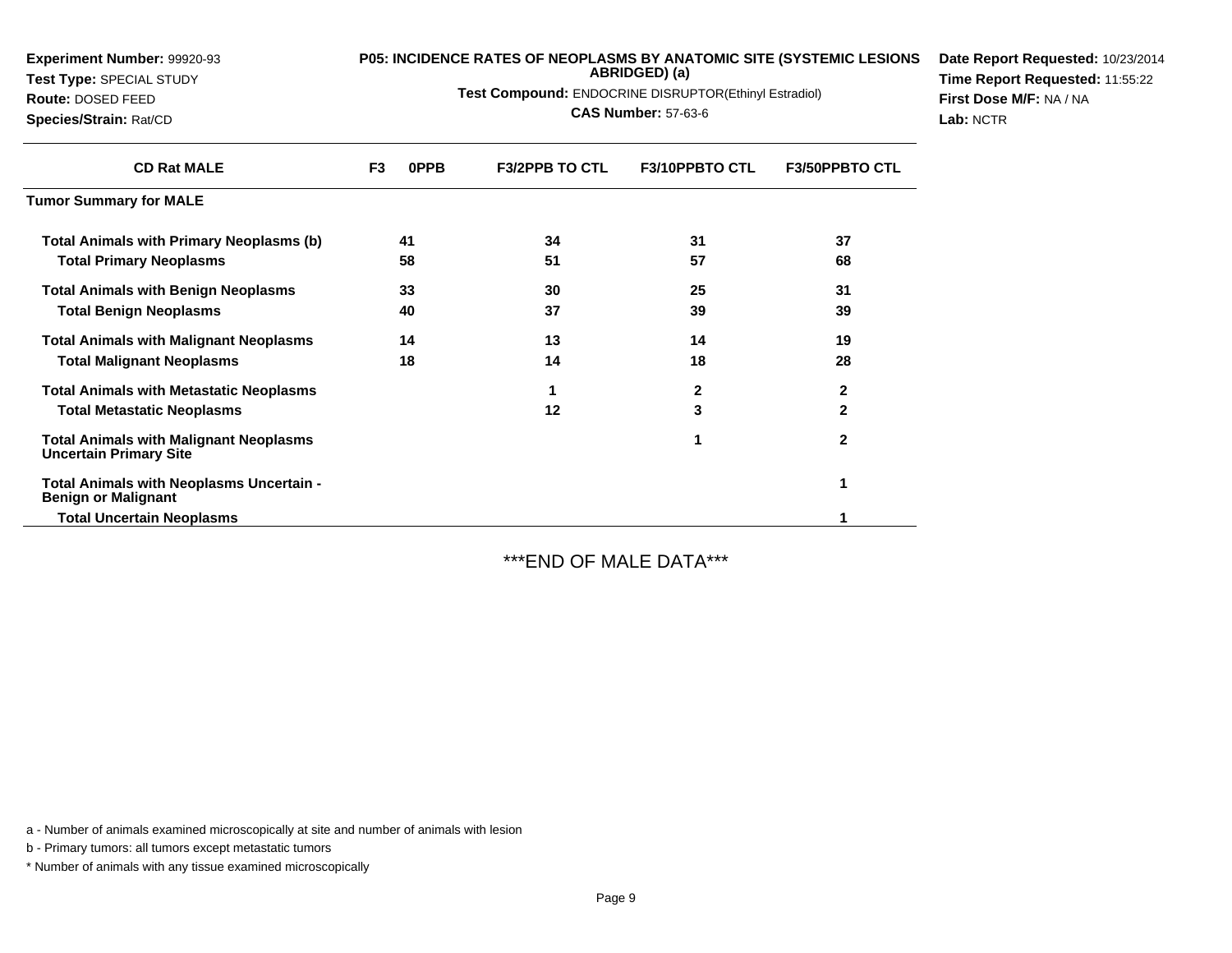**Test Type:** SPECIAL STUDY**Route:** DOSED FEED

**Species/Strain:** Rat/CD

### **P05: INCIDENCE RATES OF NEOPLASMS BY ANATOMIC SITE (SYSTEMIC LESIONSABRIDGED) (a)**

**Test Compound:** ENDOCRINE DISRUPTOR(Ethinyl Estradiol)

**CAS Number:** 57-63-6

**Date Report Requested:** 10/23/2014**Time Report Requested:** 11:55:22**First Dose M/F:** NA / NA**Lab:** NCTR

| <b>CD Rat FEMALE</b>                               | F <sub>3</sub><br><b>OPPB</b> | <b>F3/2PPB TO CTL</b> | F3/10PPBTO CTL | <b>F3/50PPBTO CTL</b> |
|----------------------------------------------------|-------------------------------|-----------------------|----------------|-----------------------|
| <b>Disposition Summary</b>                         |                               |                       |                |                       |
| <b>Animals Initially In Study</b>                  | 52                            | 50                    | 50             | 50                    |
| <b>Early Deaths</b>                                |                               |                       |                |                       |
| <b>Moribund Sacrifice</b>                          | 24                            | 19                    | 23             | 21                    |
| <b>Natural Death</b>                               | 1                             | $\mathbf{2}$          | 5              | 3                     |
| <b>Survivors</b>                                   |                               |                       |                |                       |
| <b>Moribund Sacrifice</b>                          |                               |                       | 1              | 2                     |
| <b>Terminal Sacrifice</b>                          | 27                            | 29                    | 21             | 24                    |
| <b>Animals Examined Microscopically</b>            | 52                            | 50                    | 50             | 50                    |
| <b>ALIMENTARY SYSTEM</b>                           |                               |                       |                |                       |
| Esophagus                                          | (52)                          | (49)                  | (50)           | (50)                  |
| Intestine Large, Cecum                             | (51)                          | (49)                  | (49)           | (50)                  |
| Intestine Large, Colon                             | (52)                          | (50)                  | (50)           | (50)                  |
| Intestine Large, Rectum                            | (51)                          | (49)                  | (50)           | (50)                  |
| Adenoma                                            | 1(2%)                         |                       |                |                       |
| Intestine Small, Duodenum                          | (52)                          | (49)                  | (50)           | (50)                  |
| Intestine Small, Ileum                             | (52)                          | (49)                  | (49)           | (50)                  |
| Intestine Small, Jejunum                           | (51)                          | (49)                  | (48)           | (50)                  |
| Carcinoma                                          |                               | 1(2%)                 | 1(2%)          |                       |
| Leiomyoma                                          |                               | 1(2%)                 |                |                       |
| Liver                                              | (52)                          | (50)                  | (50)           | (50)                  |
| Adenocarcinoma, Metastatic, Uterus                 | 1(2%)                         |                       |                |                       |
| Carcinoma, Metastatic, Intestine Small,<br>Jejunum |                               | 1(2%)                 |                |                       |
| Cholangiocarcinoma                                 | 1(2%)                         | 1(2%)                 |                |                       |
| Cholangioma                                        |                               |                       |                | 1(2%)                 |
| Hepatocellular Adenoma                             | 2(4%)                         |                       |                |                       |
| Hepatocellular Carcinoma                           |                               | 1(2%)                 |                |                       |

a - Number of animals examined microscopically at site and number of animals with lesion

b - Primary tumors: all tumors except metastatic tumors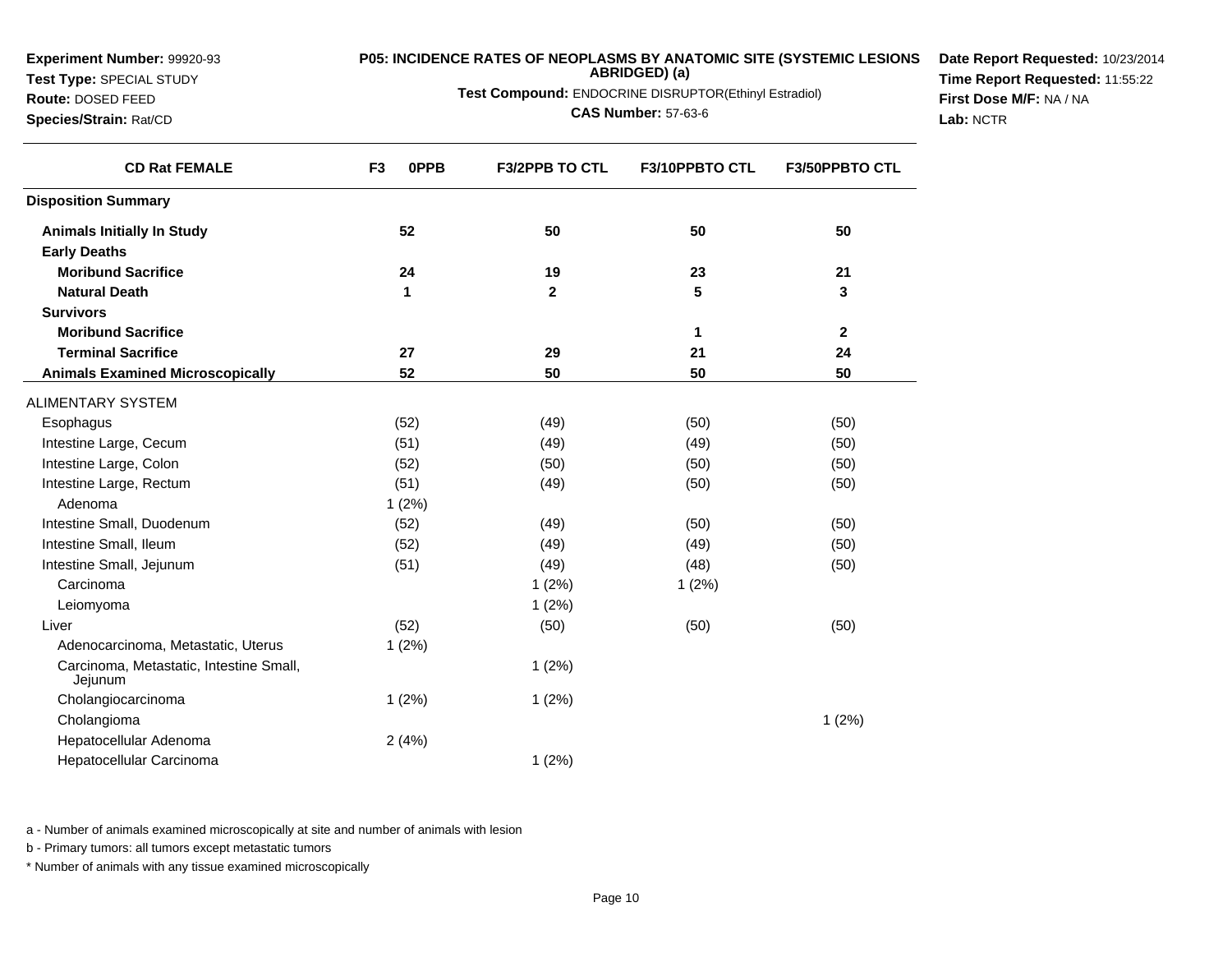**Test Type:** SPECIAL STUDY

## **Route:** DOSED FEED

**Species/Strain:** Rat/CD

# **P05: INCIDENCE RATES OF NEOPLASMS BY ANATOMIC SITE (SYSTEMIC LESIONS ABRIDGED) (a)**

**Test Compound:** ENDOCRINE DISRUPTOR(Ethinyl Estradiol)

**CAS Number:** 57-63-6

**Date Report Requested:** 10/23/2014**Time Report Requested:** 11:55:22**First Dose M/F:** NA / NA**Lab:** NCTR

| <b>CD Rat FEMALE</b>               | 0PPB<br>F <sub>3</sub> | <b>F3/2PPB TO CTL</b> | F3/10PPBTO CTL | F3/50PPBTO CTL |
|------------------------------------|------------------------|-----------------------|----------------|----------------|
| Nephroblastoma, Metastatic, Kidney | 1(2%)                  |                       |                |                |
| Mesentery                          | (3)                    | (3)                   | (4)            | (4)            |
| Adenocarcinoma, Metastatic, Uterus | 1(33%)                 |                       |                |                |
| Nephroblastoma, Metastatic, Kidney | 1(33%)                 |                       |                |                |
| Oral Mucosa                        | (2)                    | (4)                   | (7)            | (2)            |
| Fibrous Histiocytoma               |                        |                       | 1(14%)         |                |
| Squamous Cell Carcinoma            | 2 (100%)               | 1(25%)                | 2 (29%)        | 1(50%)         |
| Pancreas                           | (52)                   | (49)                  | (50)           | (50)           |
| Adenocarcinoma, Metastatic, Uterus | 1(2%)                  |                       |                |                |
| <b>Salivary Glands</b>             | (52)                   | (50)                  | (50)           | (50)           |
| Stomach, Forestomach               | (52)                   | (49)                  | (50)           | (50)           |
| Adenocarcinoma, Metastatic, Uterus | 1(2%)                  |                       |                |                |
| Squamous Cell Carcinoma            |                        |                       |                | 1(2%)          |
| Squamous Cell Papilloma            | 1(2%)                  |                       | 2(4%)          |                |
| Stomach, Glandular                 | (52)                   | (49)                  | (50)           | (50)           |
| Leiomyosarcoma                     | 1(2%)                  |                       |                |                |
| Tongue                             | (0)                    | (1)                   | (0)            | (0)            |
| CARDIOVASCULAR SYSTEM              |                        |                       |                |                |
| <b>Blood Vessel</b>                | (52)                   | (50)                  | (50)           | (50)           |
| Heart                              | (52)                   | (50)                  | (50)           | (50)           |
| <b>ENDOCRINE SYSTEM</b>            |                        |                       |                |                |
| <b>Adrenal Cortex</b>              | (52)                   | (50)                  | (50)           | (50)           |
| Adenoma                            | 2(4%)                  | 2(4%)                 | 1(2%)          |                |
| Adrenal Medulla                    | (52)                   | (50)                  | (50)           | (50)           |
| Pheochromocytoma Benign            |                        |                       |                | 1(2%)          |
| Islets, Pancreatic                 | (52)                   | (49)                  | (50)           | (50)           |
| Adenoma                            | 1(2%)                  |                       |                | 1(2%)          |

a - Number of animals examined microscopically at site and number of animals with lesion

b - Primary tumors: all tumors except metastatic tumors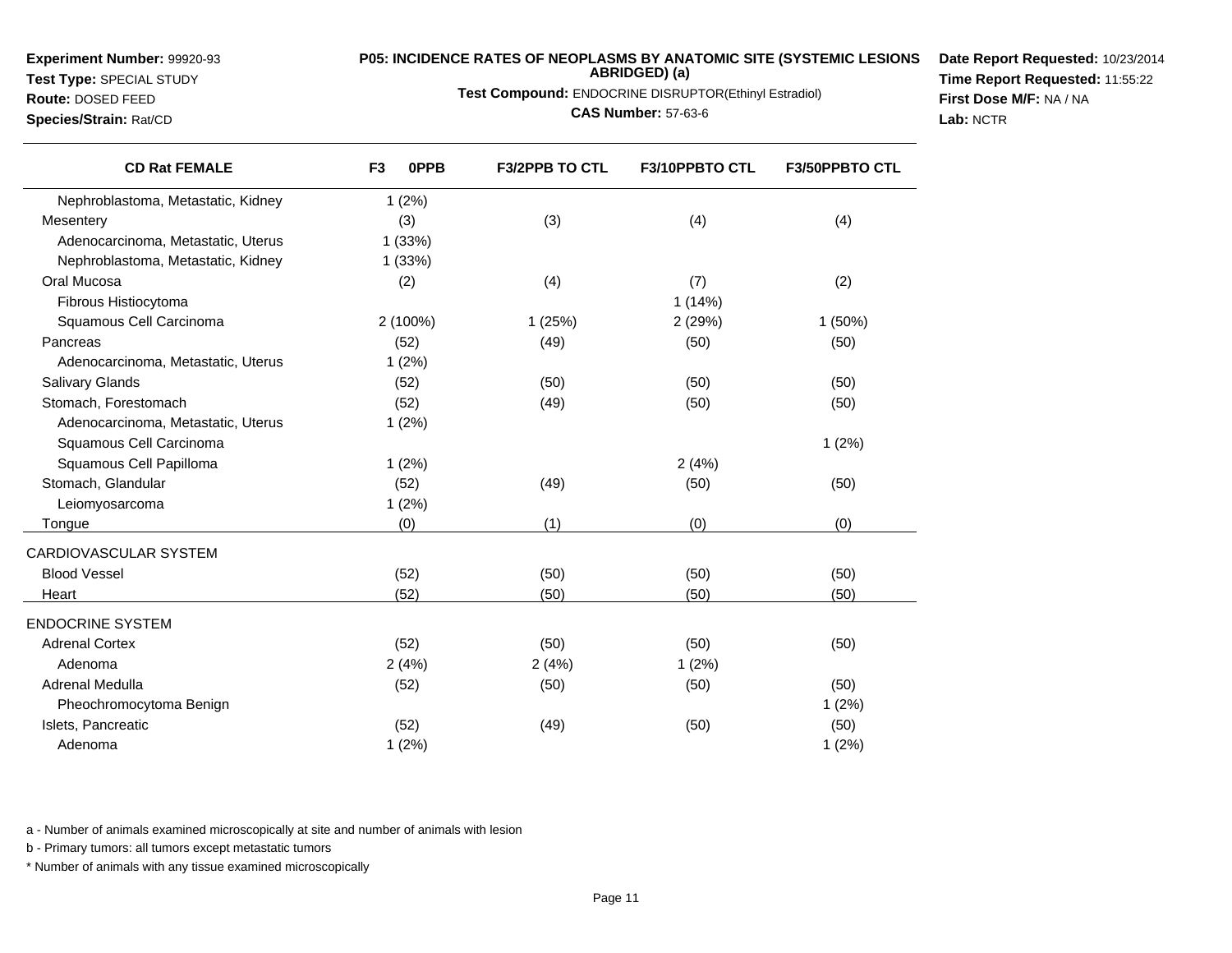## **Test Type:** SPECIAL STUDY**Route:** DOSED FEED

**Species/Strain:** Rat/CD

# **P05: INCIDENCE RATES OF NEOPLASMS BY ANATOMIC SITE (SYSTEMIC LESIONS ABRIDGED) (a)**

**Test Compound:** ENDOCRINE DISRUPTOR(Ethinyl Estradiol)

**CAS Number:** 57-63-6

**Date Report Requested:** 10/23/2014**Time Report Requested:** 11:55:22**First Dose M/F:** NA / NA**Lab:** NCTR

| <b>CD Rat FEMALE</b>                                | F <sub>3</sub><br>0PPB | <b>F3/2PPB TO CTL</b> | <b>F3/10PPBTO CTL</b> | <b>F3/50PPBTO CTL</b> |
|-----------------------------------------------------|------------------------|-----------------------|-----------------------|-----------------------|
| Parathyroid Gland                                   | (48)                   | (45)                  | (47)                  | (44)                  |
| <b>Pituitary Gland</b>                              | (52)                   | (50)                  | (50)                  | (50)                  |
| Pars Distalis, Adenoma                              | 32 (62%)               | 30 (60%)              | 36 (72%)              | 32 (64%)              |
| <b>Thyroid Gland</b>                                | (52)                   | (49)                  | (50)                  | (50)                  |
| Bilateral, C Cell, Adenoma                          |                        |                       |                       | 1(2%)                 |
| C Cell, Adenoma                                     | 1(2%)                  | 1(2%)                 | 1(2%)                 | 1(2%)                 |
| C Cell, Carcinoma                                   | 1(2%)                  |                       | 1(2%)                 |                       |
| <b>GENERAL BODY SYSTEM</b>                          |                        |                       |                       |                       |
| <b>Tissue NOS</b>                                   | (0)                    | (0)                   | (1)                   | (1)                   |
| Alveolar/Bronchiolar Carcinoma, Metastatic,<br>Lung |                        |                       |                       | 1 (100%)              |
| Squamous Cell Carcinoma, Deep Invasion              |                        |                       | 1 (100%)              |                       |
| <b>GENITAL SYSTEM</b>                               |                        |                       |                       |                       |
| <b>Clitoral Gland</b>                               | (50)                   | (50)                  | (49)                  | (48)                  |
| Adenoma                                             |                        | 1(2%)                 | 1(2%)                 | 2(4%)                 |
| Ovary                                               | (51)                   | (50)                  | (50)                  | (50)                  |
| Granulosa Cell Tumor Benign                         |                        | 1(2%)                 | 1(2%)                 | 2(4%)                 |
| Granulosa Cell Tumor Malignant                      |                        | 1(2%)                 |                       |                       |
| Sertoli Cell Tumor Benign                           |                        | 2(4%)                 | 1(2%)                 |                       |
| Oviduct                                             | (51)                   | (49)                  | (50)                  | (50)                  |
| <b>Uterus</b>                                       | (52)                   | (50)                  | (50)                  | (50)                  |
| Endometrium, Adenocarcinoma                         | 4(8%)                  | 1(2%)                 |                       |                       |
| Endometrium, Adenoma                                | 1(2%)                  | 1(2%)                 | 2(4%)                 |                       |
| Leiomyoma                                           |                        |                       |                       | 1(2%)                 |
| Nephroblastoma, Metastatic, Kidney                  | 1(2%)                  |                       |                       |                       |
| Polyp Stromal                                       | 1(2%)                  | 7 (14%)               | 2(4%)                 | 5 (10%)               |
| Vagina                                              | (51)                   | (50)                  | (50)                  | (50)                  |
| Nephroblastoma, Metastatic, Kidney                  | 1(2%)                  |                       |                       |                       |

a - Number of animals examined microscopically at site and number of animals with lesion

b - Primary tumors: all tumors except metastatic tumors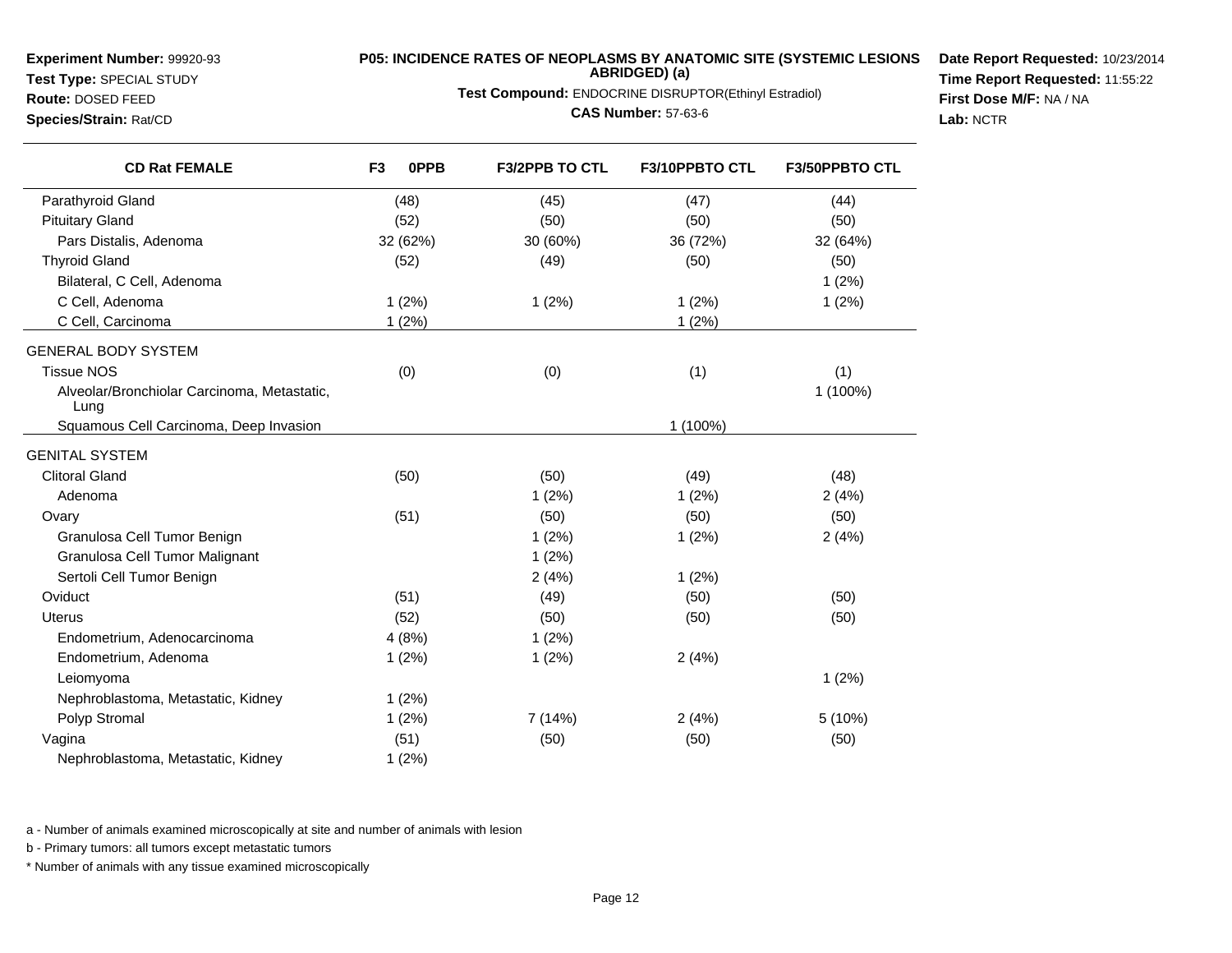**Test Type:** SPECIAL STUDY

### **Route:** DOSED FEED

**Species/Strain:** Rat/CD

### **P05: INCIDENCE RATES OF NEOPLASMS BY ANATOMIC SITE (SYSTEMIC LESIONSABRIDGED) (a)**

**Test Compound:** ENDOCRINE DISRUPTOR(Ethinyl Estradiol)

**CAS Number:** 57-63-6

**Date Report Requested:** 10/23/2014**Time Report Requested:** 11:55:22**First Dose M/F:** NA / NA**Lab:** NCTR

| <b>CD Rat FEMALE</b>                   | F <sub>3</sub><br><b>OPPB</b> | <b>F3/2PPB TO CTL</b> | <b>F3/10PPBTO CTL</b> | <b>F3/50PPBTO CTL</b> |
|----------------------------------------|-------------------------------|-----------------------|-----------------------|-----------------------|
| <b>HEMATOPOIETIC SYSTEM</b>            |                               |                       |                       |                       |
| <b>Bone Marrow</b>                     | (52)                          | (50)                  | (50)                  | (50)                  |
| Schwannoma Malignant, Metastatic, Skin | 1(2%)                         |                       |                       |                       |
| Lymph Node                             | (10)                          | (17)                  | (10)                  | (5)                   |
| Lymph Node, Mandibular                 | (51)                          | (50)                  | (50)                  | (50)                  |
| Carcinoma, Metastatic, Zymbal'S Gland  |                               |                       | 1(2%)                 |                       |
| Lymph Node, Mesenteric                 | (51)                          | (49)                  | (50)                  | (49)                  |
| Nephroblastoma, Metastatic, Kidney     | 1(2%)                         |                       |                       |                       |
| Spleen                                 | (52)                          | (50)                  | (50)                  | (50)                  |
| Thymus                                 | (50)                          | (45)                  | (46)                  | (49)                  |
| <b>INTEGUMENTARY SYSTEM</b>            |                               |                       |                       |                       |
| <b>Mammary Gland</b>                   | (52)                          | (50)                  | (50)                  | (50)                  |
| Adenocarcinoma                         | 6 (12%)                       | 4(8%)                 | 6(12%)                | 10 (20%)              |
| Adenocarcinoma, Multiple               |                               | 2(4%)                 | 3(6%)                 |                       |
| Fibroadenoma                           | 17 (33%)                      | 13 (26%)              | 21 (42%)              | 13 (26%)              |
| Fibroadenoma, Multiple                 | 19 (37%)                      | 21 (42%)              | 19 (38%)              | 24 (48%)              |
| Skin                                   | (52)                          | (50)                  | (50)                  | (50)                  |
| <b>Basal Cell Adenoma</b>              |                               |                       |                       | 1(2%)                 |
| Ear, Basal Cell Adenoma                |                               | 1(2%)                 |                       |                       |
| Fibroma                                |                               | 2(4%)                 |                       | 1(2%)                 |
| Fibrous Histiocytoma                   |                               |                       | 1(2%)                 |                       |
| Lipoma                                 | 1(2%)                         |                       |                       |                       |
| Sarcoma                                | 1(2%)                         |                       | 1(2%)                 | 1(2%)                 |
| Schwannoma Malignant                   | 1(2%)                         |                       |                       |                       |
| MUSCULOSKELETAL SYSTEM                 |                               |                       |                       |                       |
| <b>Bone</b>                            | (0)                           | (1)                   | (0)                   | (0)                   |
| Bone, Femur                            | (52)                          | (50)                  | (50)                  | (50)                  |

a - Number of animals examined microscopically at site and number of animals with lesion

b - Primary tumors: all tumors except metastatic tumors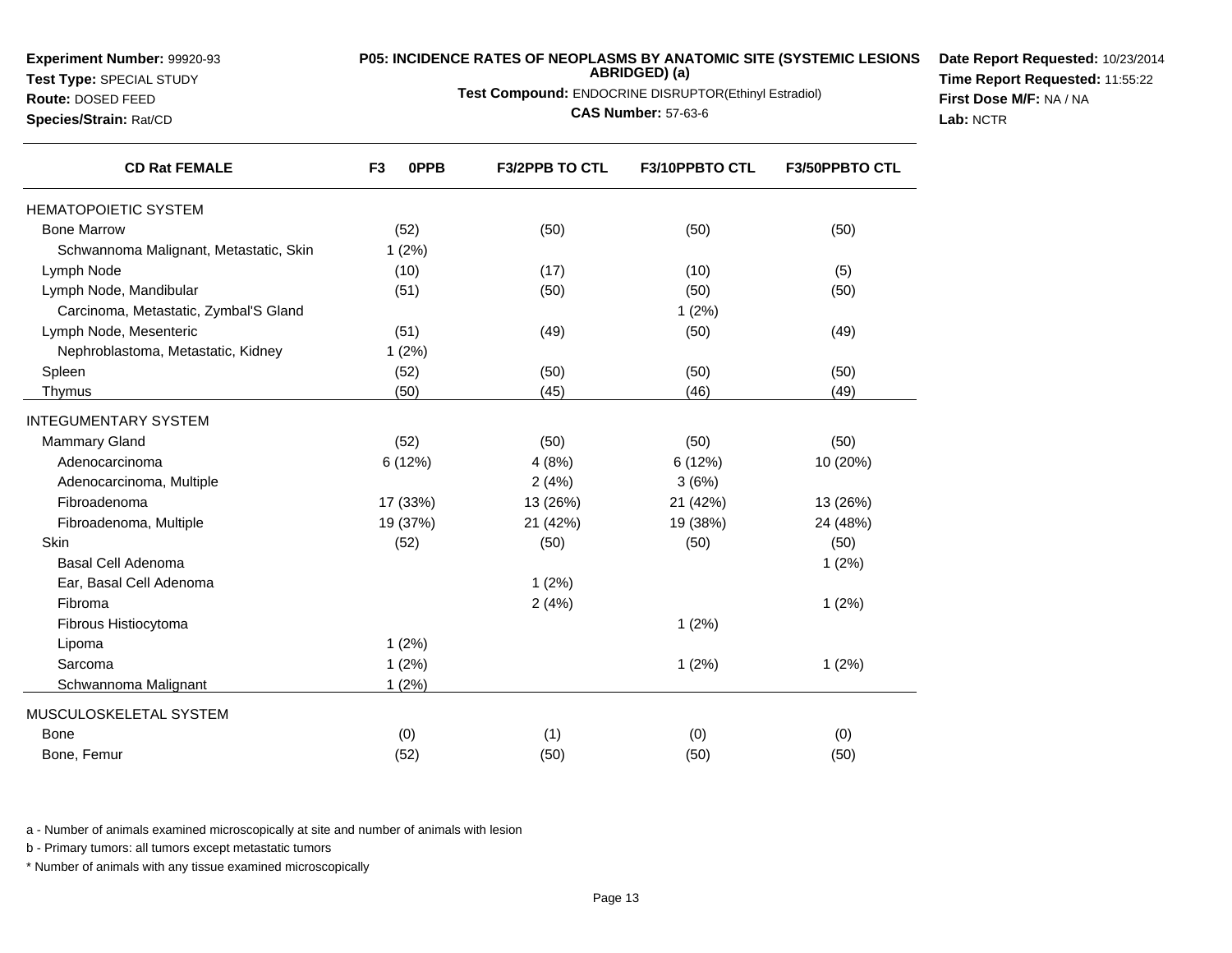| Route: DOSED FEED<br>Species/Strain: Rat/CD                     | Test Compound: ENDOCRINE DISRUPTOR(Ethinyl Estradiol) | First Dose M/F: NA / NA<br>Lab: NCTR |                |                |  |
|-----------------------------------------------------------------|-------------------------------------------------------|--------------------------------------|----------------|----------------|--|
| <b>CD Rat FEMALE</b>                                            | 0PPB<br>F <sub>3</sub>                                | F3/2PPB TO CTL                       | F3/10PPBTO CTL | F3/50PPBTO CTL |  |
| <b>Skeletal Muscle</b>                                          | (3)                                                   | (4)                                  | (0)            | (1)            |  |
| Diaphragm, Adenocarcinoma, Metastatic,<br><b>Úterus</b>         | 1(33%)                                                |                                      |                |                |  |
| Diaphragm, Granulosa Cell Tumor<br>Malignant, Metastatic, Ovary |                                                       | 1(25%)                               |                |                |  |
| Diaphragm, Nephroblastoma, Metastatic,<br>Kidney                | 1(33%)                                                |                                      |                |                |  |
| <b>NERVOUS SYSTEM</b>                                           |                                                       |                                      |                |                |  |
| Brain, Brain Stem                                               | (52)                                                  | (50)                                 | (50)           | (50)           |  |
| Brain, Cerebellum                                               | (51)                                                  | (50)                                 | (50)           | (50)           |  |
| Astrocytoma Malignant                                           |                                                       |                                      |                | 1(2%)          |  |
| Brain, Cerebrum                                                 | (52)                                                  | (50)                                 | (50)           | (50)           |  |
| Peripheral Nerve                                                | (0)                                                   | (1)                                  | (0)            | (1)            |  |
| Spinal Cord                                                     | (0)                                                   | (1)                                  | (0)            | (1)            |  |
| <b>RESPIRATORY SYSTEM</b>                                       |                                                       |                                      |                |                |  |
| Lung                                                            | (52)                                                  | (50)                                 | (50)           | (50)           |  |
| Adenocarcinoma, Metastatic, Mammary<br>Gland                    |                                                       |                                      | 1(2%)          | 1(2%)          |  |
| Alveolar/Bronchiolar Adenoma                                    | 1(2%)                                                 |                                      |                | 1(2%)          |  |
| Alveolar/Bronchiolar Carcinoma                                  |                                                       |                                      |                | 1(2%)          |  |
| Carcinoma, Metastatic, Thyroid Gland                            | 1(2%)                                                 |                                      | 1(2%)          |                |  |
| Carcinoma, Metastatic, Zymbal'S Gland                           |                                                       |                                      | 1(2%)          |                |  |
| Nose                                                            | (52)                                                  | (50)                                 | (50)           | (50)           |  |
| Trachea                                                         | (52)                                                  | (49)                                 | (50)           | (50)           |  |
| SPECIAL SENSES SYSTEM                                           |                                                       |                                      |                |                |  |
| Ear                                                             | (0)                                                   | (0)                                  | (2)            | (0)            |  |
| <b>Neural Crest Tumor</b>                                       |                                                       |                                      | 2 (100%)       |                |  |
| Eye                                                             | (52)                                                  | (50)                                 | (49)           | (50)           |  |

**P05: INCIDENCE RATES OF NEOPLASMS BY ANATOMIC SITE (SYSTEMIC LESIONSABRIDGED) (a)**

**Date Report Requested:** 10/23/2014**Time Report Requested:** 11:55:22

a - Number of animals examined microscopically at site and number of animals with lesion

b - Primary tumors: all tumors except metastatic tumors

**Experiment Number:** 99920-93**Test Type:** SPECIAL STUDY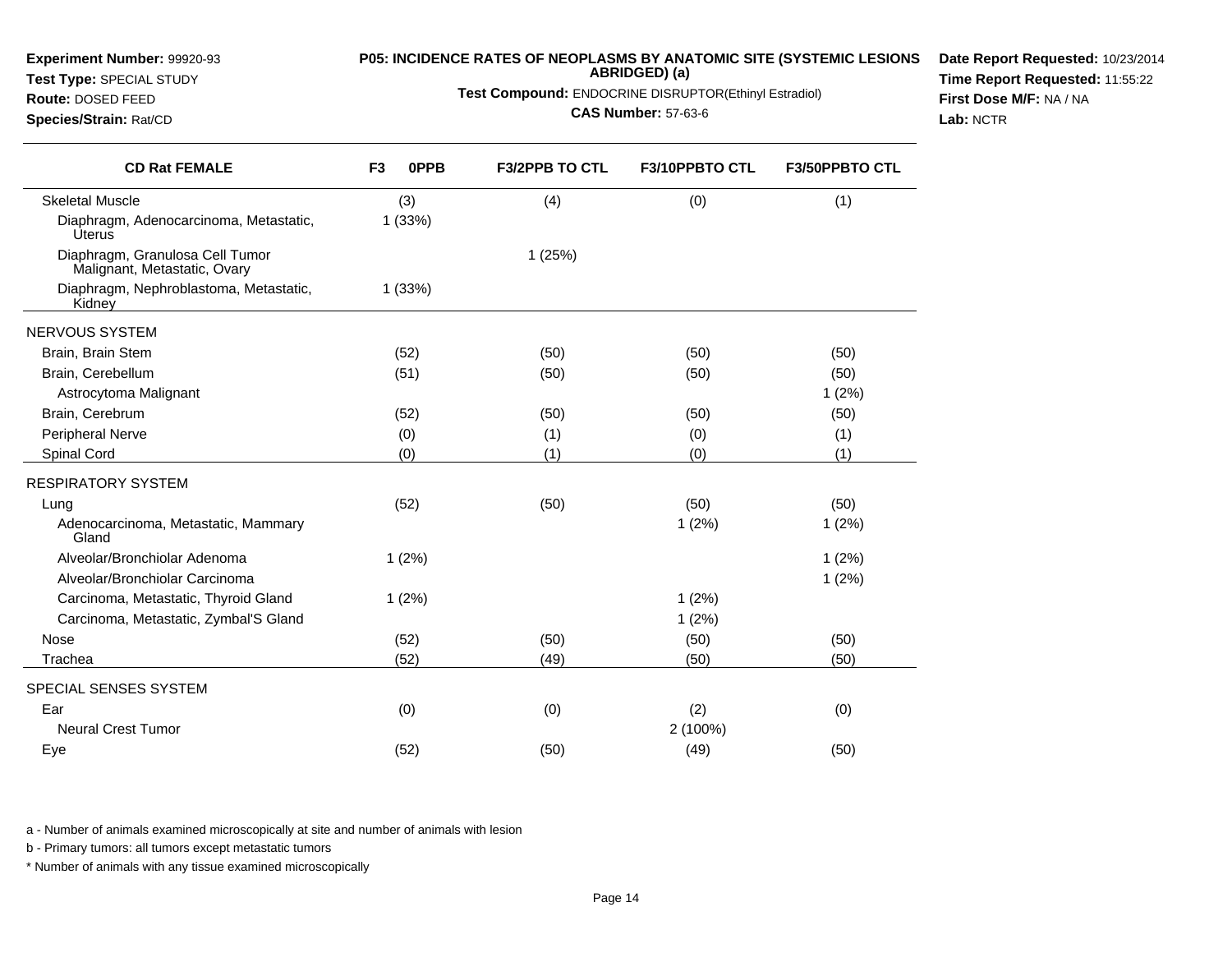**Test Type:** SPECIAL STUDY

### **Route:** DOSED FEED

**Species/Strain:** Rat/CD

### **P05: INCIDENCE RATES OF NEOPLASMS BY ANATOMIC SITE (SYSTEMIC LESIONSABRIDGED) (a)**

**Test Compound:** ENDOCRINE DISRUPTOR(Ethinyl Estradiol)

### **CAS Number:** 57-63-6

**Date Report Requested:** 10/23/2014**Time Report Requested:** 11:55:22**First Dose M/F:** NA / NA**Lab:** NCTR

| <b>CD Rat FEMALE</b>                   | F <sub>3</sub><br><b>OPPB</b> | <b>F3/2PPB TO CTL</b> | F3/10PPBTO CTL | <b>F3/50PPBTO CTL</b> |
|----------------------------------------|-------------------------------|-----------------------|----------------|-----------------------|
| <b>Harderian Gland</b>                 | (52)                          | (50)                  | (50)           | (50)                  |
| Squamous Cell Carcinoma, Deep Invasion |                               |                       | 1(2%)          |                       |
| Zymbal's Gland                         | (0)                           | (0)                   | (1)            | (0)                   |
| Carcinoma                              |                               |                       | 1 (100%)       |                       |
| URINARY SYSTEM                         |                               |                       |                |                       |
| Kidney                                 | (52)                          | (50)                  | (50)           | (50)                  |
| Lipoma                                 | 1(2%)                         |                       |                |                       |
| Liposarcoma                            |                               |                       |                | 1(2%)                 |
| Nephroblastoma                         | 1(2%)                         |                       |                | 1(2%)                 |
| Renal Tubule, Adenoma                  |                               |                       | 1(2%)          | 1(2%)                 |
| <b>Urinary Bladder</b>                 | (52)                          | (49)                  | (49)           | (50)                  |
| Transit Epithe, Papilloma              |                               |                       |                | 1(2%)                 |
| <b>SYSTEMIC LESIONS</b>                |                               |                       |                |                       |
| Multiple Organ                         | $*(52)$                       | $*(50)$               | $*(50)$        | $*(50)$               |
| Histiocytic Sarcoma                    |                               |                       | 1(2%)          |                       |
| Leukemia Mononuclear                   | 1(2%)                         |                       |                |                       |
| Lymphoma Malignant                     |                               |                       | 1(2%)          | 1(2%)                 |
| Mesothelioma Malignant                 |                               | 1(2%)                 | 1(2%)          |                       |

a - Number of animals examined microscopically at site and number of animals with lesion

b - Primary tumors: all tumors except metastatic tumors